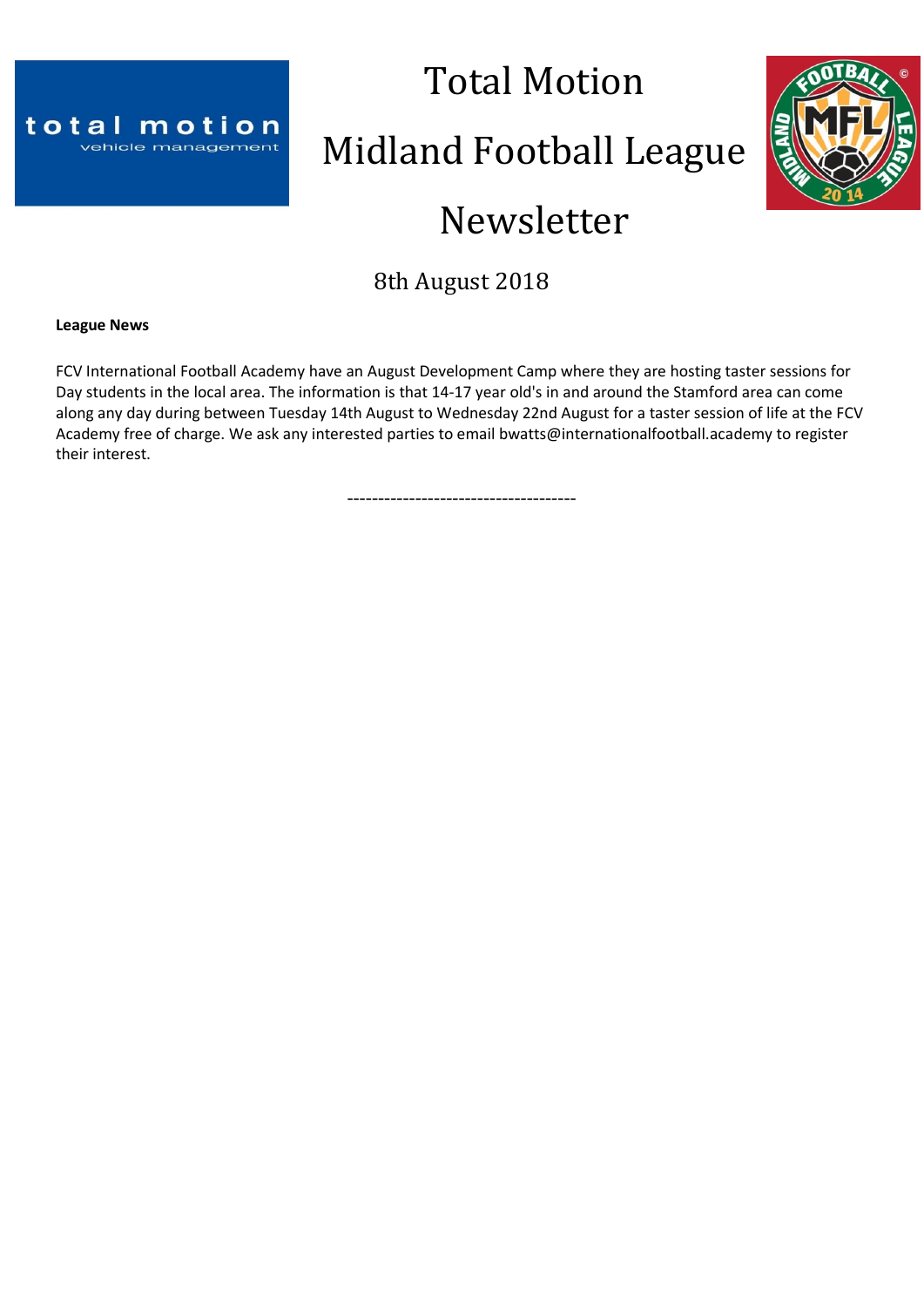The draws have been made for the early rounds of the various MFL Cup Competitions:-

# **LEAGUE CUP ROUND 1**

| Stapenhill             |              | South Normanton Athletic  | <b>Tues 25 Sep</b> |
|------------------------|--------------|---------------------------|--------------------|
| <b>Uttoxeter Town</b>  | v            | <b>Dunkirk</b>            | <b>Thur 27 Sep</b> |
| Heather St Johns       | v            | N K F Burbage             | <b>Tues 25 Sep</b> |
| Quorn                  | v            | Loughborough University   | Wed 26 Sep         |
| Sporting Khalsa        | $\mathbf{v}$ | Walsall Wood              | <b>Tues 25 Sep</b> |
| <b>Heath Hayes</b>     | v            | <b>Brocton</b>            | <b>Tues 25 Sep</b> |
| Westfields             | v            | <b>Stourport Swifts</b>   | <b>Mon 24 Sep</b>  |
| <b>FC Stratford</b>    | v            | <b>Worcester City</b>     | <b>Tues 25 Sep</b> |
| Chelmsley Town         | v            | Paget Rangers             | <b>Mon 24 Sep</b>  |
| Romulus                | $\mathbf{v}$ | Atherstone Town           | <b>Mon 24 Sep</b>  |
| <b>Bolehall Swifts</b> | v            | <b>Coventry Copsewood</b> | <b>Tues 25 Sep</b> |
|                        |              |                           |                    |

# **LEAGUE CUP ROUND 2**

**Ilkeston Town** 

| Ilkeston Town                         | v           | Rocester                             | Tues 25 Sep |
|---------------------------------------|-------------|--------------------------------------|-------------|
| Stapenhill / South Normanton Athletic | $\mathbf v$ | Lichfield City                       |             |
| Long Eaton United                     | $\mathbf v$ | Uttoxeter Town / Dunkirk             |             |
| Heather St John's / NKF Burbage       | $\mathbf v$ | <b>Nuneaton Griff</b>                |             |
| <b>Coventry United</b>                | $\mathbf v$ | Bolehall Swifts / Coventry Copsewood |             |
| Coventry Sphinx                       | $\mathbf v$ | Leicester Road                       | Tues 25 Sep |
| Quorn / Loughborough University       | $\mathbf v$ | Hinckley AFC                         |             |
| <b>G N P Sports</b>                   | $\mathbf v$ | Shepshed Dynamo                      | Wed 26 Sep  |
| Heath Hayes / Brocton                 | v           | Sporting Khalsa / Walsall Wood       |             |
| Wolverhampton S C                     | $\mathbf v$ | <b>AFC Wulfrunians</b>               | Tues 25 Sep |
| Racing Club Warwick                   | v           | Westfields / Stourport Swifts        |             |
| <b>Highgate United</b>                | v           | FC Stratford / Worcester City        |             |
| Littleton                             | v           | Studley                              | Wed 26 Sep  |
| <b>Boldmere St Michaels</b>           | $\mathbf v$ | Lye Town                             | Tues 25 Sep |
| Chelmsley Town / Paget Rangers        | v           | Cadbury Athletic                     |             |
| Coton Green                           | $\mathbf v$ | Romulus / Atherstone Town            |             |
|                                       |             |                                      |             |

-------------------------------------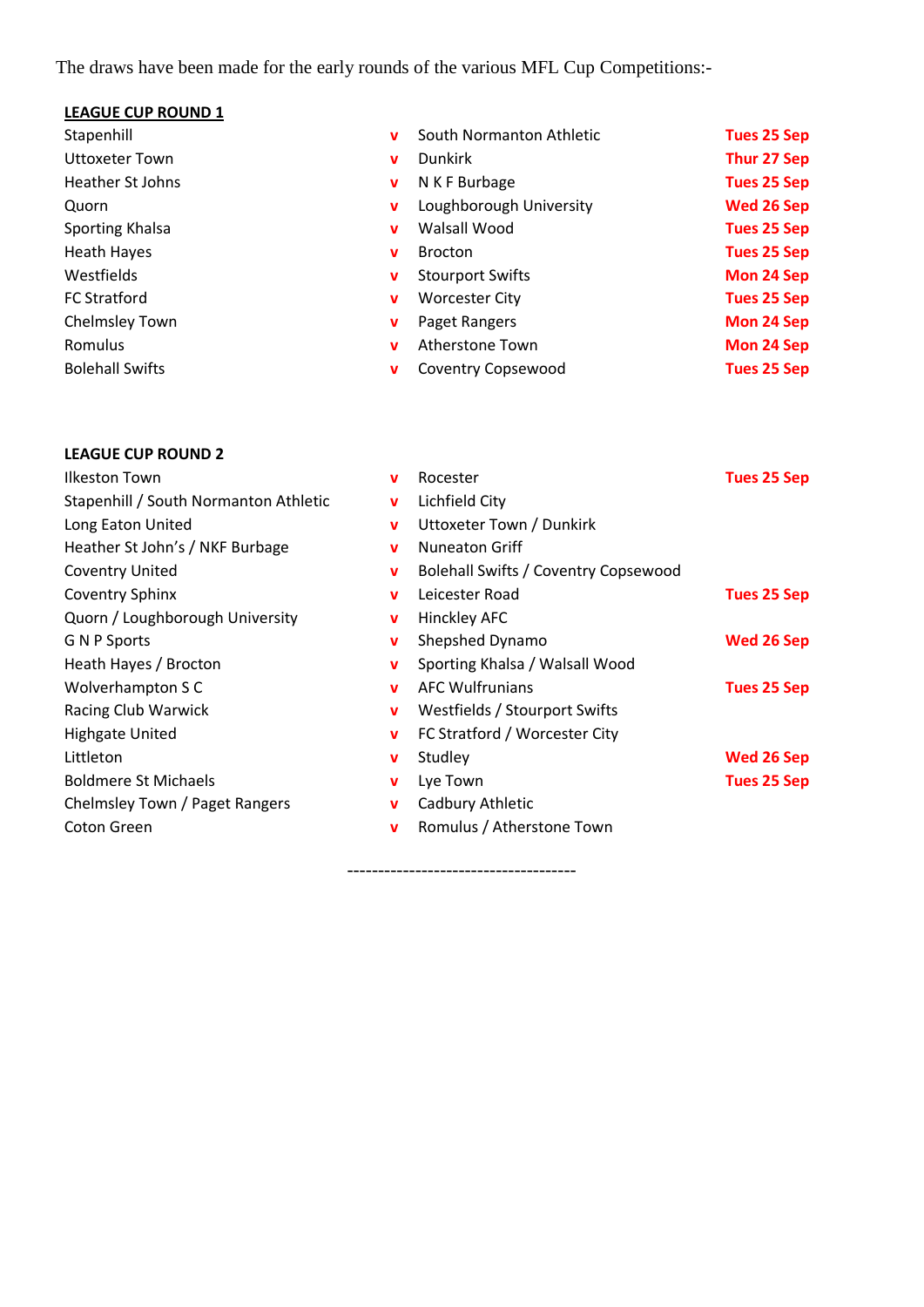# **LES JAMES CHALLENGE CUP ROUND 1**

| Northfield Town            | v           | <b>Bartestree</b>         | Sat 22 Sep |
|----------------------------|-------------|---------------------------|------------|
| <b>AFC Church</b>          | v           | <b>AFC Solihull</b>       | Sat 29 Sep |
| <b>Alcester Town</b>       | v           | Hampton                   | Sat 25 Aug |
| Coton Green                | v           | <b>Birmingham Tigers</b>  | Sat 25 Aug |
| Earlswood Town             | v           | <b>FC Stratford</b>       | Sat 15 Sep |
| Fairfield Villa            | $\mathbf v$ | Moors Academy             | Sat 25 Aug |
| Coventrians                | v           | Leamington Hibernian      | Sat 15 Sep |
| Central Ajax               | v           | <b>Boldmere Sports</b>    | Sat 1 Sep  |
| <b>Bolehall Swifts</b>     | $\mathbf v$ | <b>Continental Star</b>   | Sat 25 Aug |
| <b>Enville Athletic</b>    | $\mathbf v$ | <b>Shipston Excelsior</b> | Sat 22 Sep |
| <b>Coventry Alvis</b>      | v           | <b>Coventry Plumbing</b>  | Sat 1 Sep  |
| <b>Barnt Green Spartak</b> | $\mathbf v$ | <b>G N P Sports</b>       | Sat 8 Sep  |
| Inkberrow                  | $\mathbf v$ | Castle Vale Town          | Sat 22 Sep |
| Knowle                     | v           | FC Shush                  | Sat 25 Aug |
| Redditch Borough           | v           | Feckenham                 | Sat 25 Aug |
| <b>WLV Football</b>        | v           | Lane Head                 | Sat 25 Aug |

#### **PRESIDENTS CUP ROUND 1**

| Lane Head                  | v | <b>Coventry Alvis</b>  | Sat 29 Sep |
|----------------------------|---|------------------------|------------|
| Redditch Borough           | v | Hampton                |            |
| G N P Sports               | v | <b>Boldmere Sports</b> | Sat 15 Sep |
| <b>FC Stratford</b>        | v | Northfield Town        |            |
| Fairfield Villa            | v | <b>Coton Green</b>     |            |
| <b>Barnt Green Spartak</b> | v | Earlswood Town         | Sat 25 Aug |
| Feckenham                  | v | Moors Academy          | Sat 1 Sep  |
| Knowle                     | v | <b>Bolehall Swifts</b> | Sat 22 Sep |

-------------------------------------

-------------------------------------

-------------------------------------

# **CHALLENGE VASE ROUND 1**<br>Coventry Plumbing

| Coventry Plumbing         |
|---------------------------|
| <b>FC Shush</b>           |
| <b>Bartestree</b>         |
| AFC Church                |
| <b>Shipston Excelsior</b> |
| Inkberrow                 |
| Leamington Hibernian      |
| Central Ajax              |
|                           |

| <b>Coventry Plumbing</b>  | v | Castle Vale Town         | Sat 25 Aug |
|---------------------------|---|--------------------------|------------|
| FC Shush                  | v | <b>Alcester Town</b>     | Sat 1 Sep  |
| <b>Bartestree</b>         | v | <b>Birmingham Tigers</b> | Sat 29 Sep |
| AFC Church                | v | <b>WLV Football</b>      | Sat 8 Sep  |
| <b>Shipston Excelsior</b> | v | <b>Enville Athletic</b>  | Sat 8 Sep  |
| Inkberrow                 | v | <b>Continental Star</b>  | Sat 1 Sep  |
| Leamington Hibernian      | v | Castle Vale Town         | Sat 25 Aug |
| Central Ajax              | v | Coventrians              | Sat 25 Aug |
|                           |   |                          |            |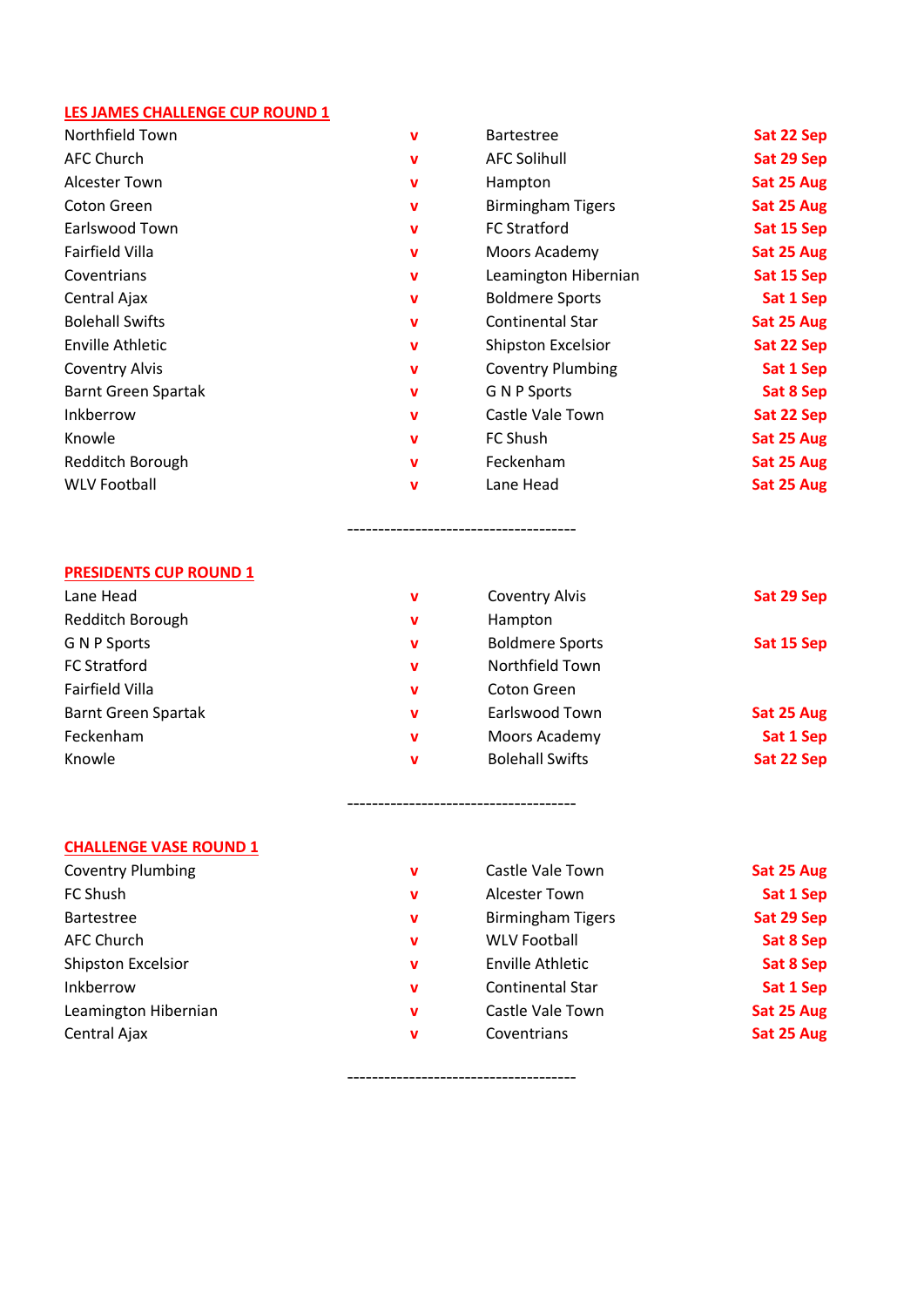# **CHALLENGE BOWL ROUND 1**

| Lichfield City         | v | <b>Aylestone Park</b>        | Sat 8 Sep  |
|------------------------|---|------------------------------|------------|
| Milton Keynes College  | v | <b>Continental Star</b>      | Sat 8 Sep  |
| <b>Brocton</b>         | v | <b>Boldmere St Michaels</b>  | Sat 22 Sep |
| Evesham United         | v | Kidderminster Harriers       | Sat 15 Sep |
| Lutterworth Town       | v | Tamworth                     | Sat 8 Sep  |
| <b>Bedworth United</b> | v | Lye Town                     | Sat 8 Sep  |
| <b>Highgate United</b> | v | AFC Rushden & Diamonds Elite | Sat 8 Sep  |
| Allexton & New Parks   | v | <b>Rushall Olympic</b>       | Sat 8 Sep  |

# **CHALLENGE BOWL ROUND 2**

| Lichfield City / Aylestone Park                        | v | Allscott Heath                                                |            |
|--------------------------------------------------------|---|---------------------------------------------------------------|------------|
| Quorn                                                  | v | Leicester Nirvana                                             |            |
| <b>Kettering Town</b>                                  | v | Bedworth United / Lye Town                                    |            |
| <b>Sutton Coldfield Town</b>                           | v | Lutterworth Town / Tamworth<br>Evesham United / Kidderminster |            |
| Droitwich Spa G & B<br>Highgate United / AFC Rushden & | v | <b>Harriers</b>                                               |            |
| Diamonds Elite                                         | v | Brocton / Boldmere St Michaels                                |            |
| Halesowen Town                                         | v | <b>FCV Reds</b><br>Milton Keynes College /                    | Sat 29 Sep |
| Allexton & New Parks / Rushall Olympic                 | v | <b>Continental Star</b>                                       |            |

-------------------------------------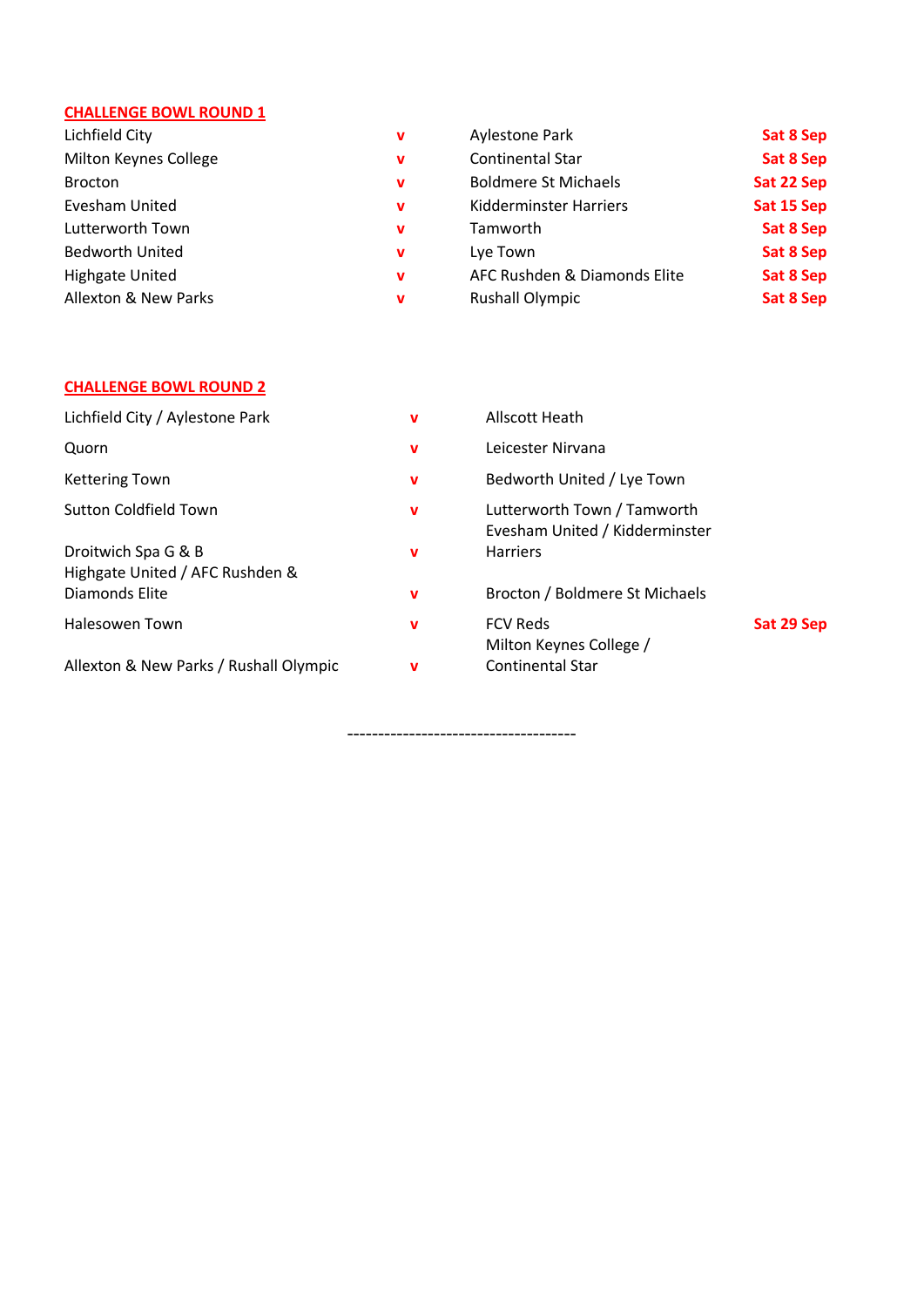#### **Review**

#### **Premier Division**

A good start for the two sides promoted from Division 1. **Ilkeston Town** welcomed **Stourport Swifts** to the New Manor Ground and a goal from Malachi Lavelle-Moore three minutes from time gave them a 3-2 win over Stourport Swifts. **Walsall Wood** welcomed relegated **Romulus** to Oak Park and a brace from Paul Sullivan saw them home also 3-2. Two of the league newcomers met at Pride Park with **Wolverhampton Sporting Community** and **Dunkirk** sharing the spoils in a 2-2 draw. **Lye Town** head the table on day one following a 3-1 win at **Quorn** despite going behind after just two minutes. A Ryan Shaw goal three minutes into stoppage time edged **Boldmere St Michaels** to a 3-2 win over **Worcester City** at The Trevor Brown Memorial ground. **AFC Wulfrunians** got off to a winning start, Kieron Northwood scoring the only goal of the game against **Loughborough University** at CKW Stadium. A Curvin Ellis goal early in the second half gave **Coventry United** all 3 points at home to **Shepshed Dynamo**. **Westfields** faced their longest journey of the season and returned from **South Normanton Athletic** with all 3 points thanks to a Mark Magee goal. **Highgate United** and **Coventry Sphinx** couldn't find a goal between them at The Coppice. **Long Eaton United** and **Sporting Khalsa** fought out a 1-1 draw at Grange Park with Long Eaton missing a penalty.

**Romulus** picked up their first points of the season with a 2-1 win over **Worcester City** at Castle Vale Stadium which lives City pointless from the opening two games. **Westfields** made it two 1-0 wins on the trot as Ben Hayes scored the only goal of the game against **Walsall Wood**.

**AFC Wulfrunians** moved to the top of the table on goal difference following a 2-0 win over **Boldmere St Michaels** at the CKW Stadium, Jake Webb scoring both. **Ilkeston Town** made it two out of two with a fine 3-2 win at **Shepshed Dynamo,** a fine start following their promotion from Division 1. **Coventry United** recorded their second 1-0 win of the season, Shaquille MacDonald with the goal at **South Normanton Athletic. Wolverhampton Sporting Community** picked up their first win as an MFL club, 2-1 at **Stourport Swifts** with Dan Scragg getting the winner. Ten-man **Loughborough University** came from behind to draw 3-3 with **Lye Town** at Holywell. Joe Boachie gave the Scholars a 2-0 lead before The Flyers came back to take the lead, Joel Bonner grabbed the equaliser in the 88<sup>th</sup> minute. **Highgate United** travelled to the Aspray Arena and returned with the 3 points after a 2-0 win over **Sporting Khalsa**. **Coventry Sphinx** beat **Dunkirk** 2-0 at Sphinx Drive with goals from Jamie Towers and Josh O'Grady.

**Quorn** recorded their first victory of the season, beating **Long Eaton United** 4-2 at Farley Way. New signing Steve Hart scored twice for Quorn with former Rugby striker Ruben Wiggins-Thomas scoring both goals for Long Eaton.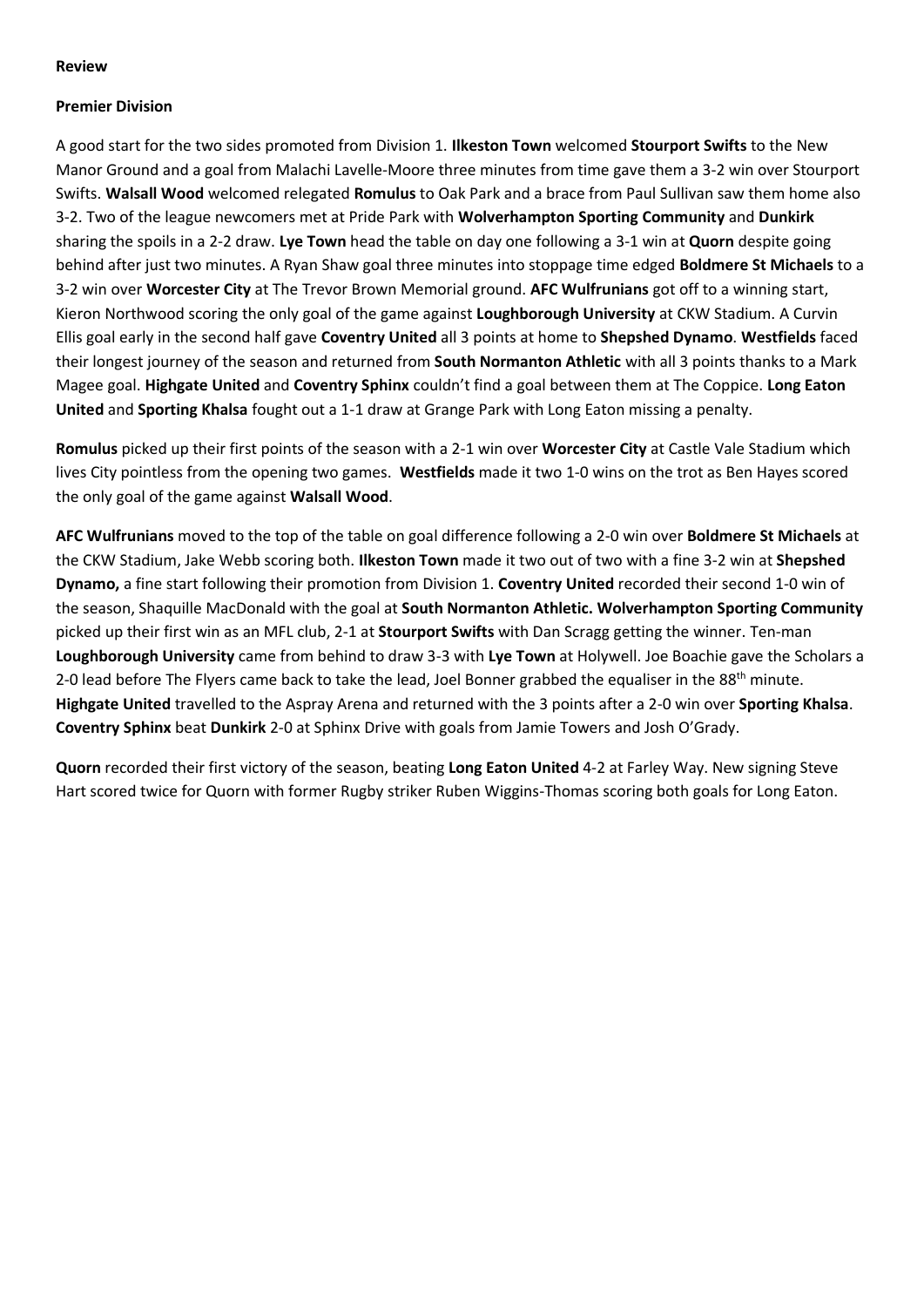| <b>POS</b>      |                                                |  |  |         | <b>PWDLFAGDPTS</b> |                |
|-----------------|------------------------------------------------|--|--|---------|--------------------|----------------|
| 1               | <b>AFC Wulfrunians</b>                         |  |  |         | 2200303            | 6              |
| $\overline{2}$  | <b>Ilkeston Town</b>                           |  |  | 2200642 |                    | 6              |
| 3               | <b>Coventry United</b>                         |  |  | 2200202 |                    | 6              |
| 4               | Westfields                                     |  |  | 2200202 |                    | 6              |
| 5               | Lye Town                                       |  |  | 2110642 |                    | 4              |
| 6               | <b>Coventry Sphinx</b>                         |  |  | 2110202 |                    | 4              |
| 7               | <b>Highgate United</b>                         |  |  | 2110202 |                    | 4              |
| 8               | Wolverhampton Sporting Community 2 1 1 0 4 3 1 |  |  |         |                    | 4              |
| 9               | Quorn                                          |  |  | 2101550 |                    | 3              |
| 10 <sup>°</sup> | Romulus                                        |  |  | 2101440 |                    | 3              |
| 11              | <b>Walsall Wood</b>                            |  |  | 2101330 |                    | 3              |
| 12 <sup>2</sup> | <b>Boldmere St Michaels</b>                    |  |  |         | $210134 - 1$       | 3              |
|                 | 13 Loughborough University                     |  |  |         | $201134 - 1$       | $\overline{1}$ |
|                 | 14 Long Eaton United                           |  |  |         | $201135 - 2$       | 1              |
|                 | 15 Dunkirk                                     |  |  |         | $201124 - 2$       | $\overline{1}$ |
|                 | 16 Sporting Khalsa                             |  |  |         | 201113-2           | 1              |
|                 | 17 Stourport Swifts                            |  |  |         | $200235 - 2$       | $\overline{0}$ |
|                 | 18 Worcester City                              |  |  |         | $200235 - 2$       | $\overline{0}$ |
|                 | 19 Shepshed Dynamo                             |  |  |         | $200224 - 2$       | 0              |
|                 | 20 South Normanton Athletic                    |  |  |         | $200202 -2$        | 0              |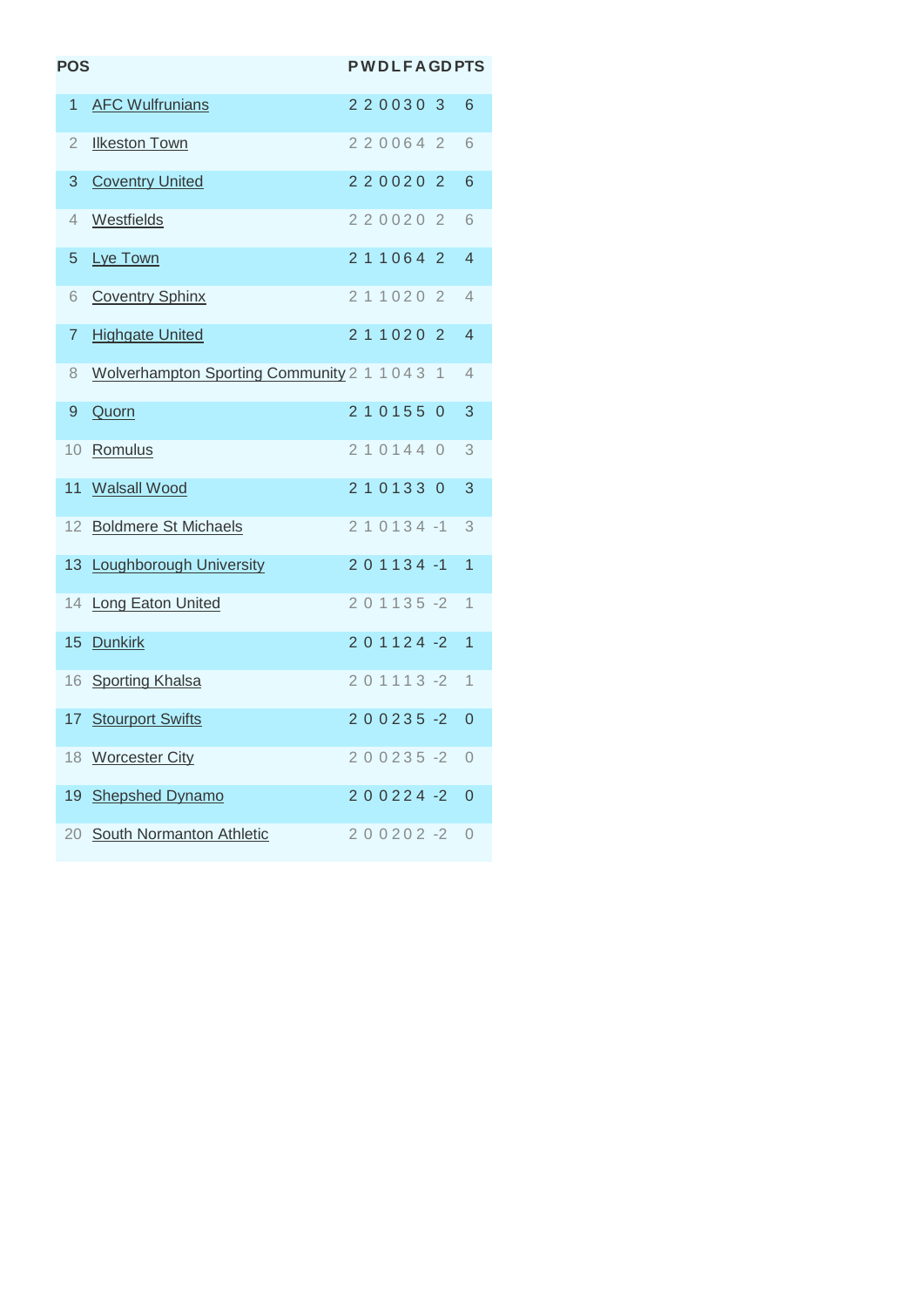#### **Division 1**

There were plenty of goals on the opening day of the Division 1 campaign. **Chelmsley Town** started their season with a 6-0 win over 10-man **Littleton** at Pack Meadow with Adam Keeley and Dom Oliver both scoring twice. Last year's golden boot winner is at it again as Simeon Cobourne scored three in **Heather St Johns** 6-1 win at **Rocester**. Another one of last season's hot shots, Alex Naughton, bagged a brace as **Atherstone Town** beat **Brocton** 4-1 at Silkmore Lane. There was a 7-goal thriller at The McDonalds Community Stadium where **Lichfield City** beat **Racing Club Warwick** 4-3. Lichfield had to play 85 minutes without a regular keeper with defender Adam Robinson between the sticks following an injury to Adam Jenkins. The Racers took a 2-0 lead through a Ben Mackey brace, but City came back to win with two late goals. A goal 7 minutes from time from Myles Phipps earned **Paget Rangers** all 3 points at **Leicester Road**. **Cadbury Athletic** came from behind to beat **Nuneaton Griff** 2-1 at The Pingles Stadium. Division 2 champions **NKF Burbage** announced themselves to the rest of the division with a 3-1 win at **Uttoxeter Town**. League new boys **Stapenhill** drew 2-2 with **Hinckley AFC**, both sides holding the lead during the game. **Heath Hayes** and **Studley** shared a goalless draw at The Coppice Colliery Ground.

**Heather St Johns** scored 6 for the second game in succession as they beat **Lichfield City** 6-1 to take over top spot. The goals were shared with 6 different scorers. Promoted **NKF Burbage** also made it 2 out of 2 with a stunning 6-0 win over **Nuneaton Griff**, Jess Adcock and Pele Orton both scoring twice. **Racing Club Warwick** bounced back from an opening day defeat with a 7-0 win over league new boys **Stapenhill** at Townsend Meadow. Ben Mackey and Trea Bertie both scored hat-tricks for The Racers. A hat-trick from John Atherton helped **Uttoxeter Town** to a 4-1 win at **Paget Rangers**. A last-minute goal from Amarvir Sandhu earned **Leicester Road** all 3 points at 10-man **Studley**. A Ryan Kimberley goal midway through the second half was enough for **Brocton** in the Staffordshire derby at **Rocester**. **Hinckley AFC** welcomed **Coventry Copsewood** to their new base in Ibstock and the two shared a 1-1 draw. It was a similar scoreline at The TSA with **Cadbury Athletic** drawing with **Heath Hayes**.

**Atherstone Town** made it two wins out of two with a 3-0 win over **Chelmsley Town** at The Mark Webster Community Stadium.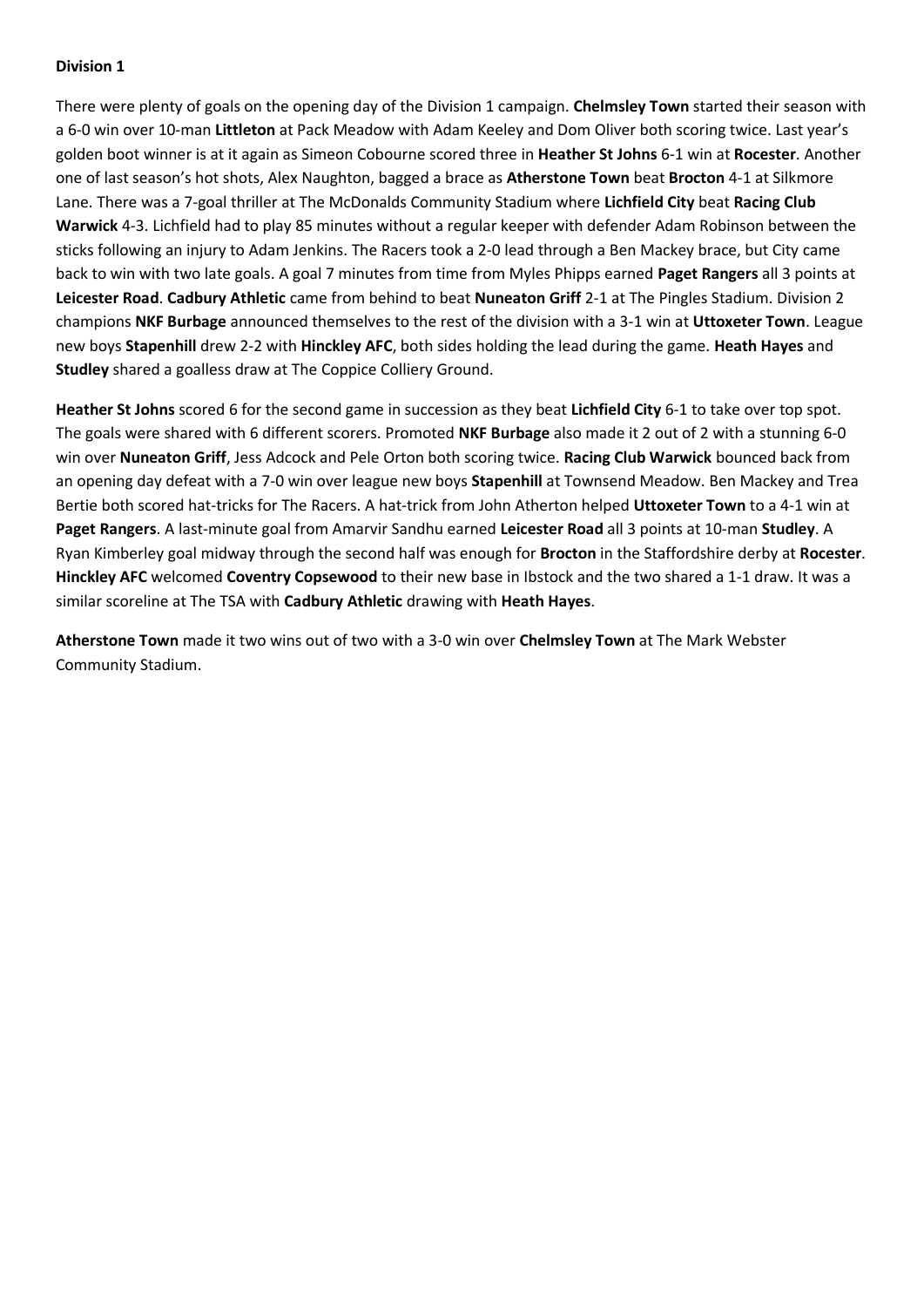| <b>POS</b> |                                  |       |  |        |                |                  | <b>PWDLFAGDPTS</b> |
|------------|----------------------------------|-------|--|--------|----------------|------------------|--------------------|
| 1          | Heather St Johns                 |       |  |        |                | 2 2 0 0 1 2 2 10 | 6                  |
| 2          | <b>NKF Burbage</b>               |       |  | 220091 |                | 8                | 6                  |
| 3          | <b>Atherstone Town</b>           |       |  | 220071 |                | 6                | 6                  |
| 4          | <b>Cadbury Athletic</b>          |       |  | 211032 |                | 1                | $\overline{4}$     |
| 5          | Racing Club Warwick 2 1 0 1 10 4 |       |  |        |                | 6                | 3                  |
| 6          | <b>Chelmsley Town</b>            |       |  | 210163 |                | - 3              | 3                  |
| 7          | <b>Uttoxeter Town</b>            |       |  | 210154 |                | $\overline{1}$   | 3                  |
| 8          | Leicester Road                   | 21011 |  |        | $\overline{1}$ | $\bigcirc$       | 3                  |
| 9          | <b>Brocton</b>                   |       |  |        |                | 2 1 0 1 2 4 -2   | 3                  |
| 10         | <b>Paget Rangers</b>             |       |  |        |                | 2 1 0 1 2 4 -2   | 3                  |
| 11         | <b>Lichfield City</b>            |       |  |        |                | $210159 - 4$     | 3                  |
| 12         | <b>Hinckley AFC</b>              |       |  | 202033 |                | $\bigcirc$       | $\overline{2}$     |
| 13         | <b>Heath Hayes</b>               | 20201 |  |        | $\mathbf{1}$   | $\Omega$         | $\overline{2}$     |
| 14         | Coventry Copsewood 1 0 1 0 1     |       |  |        | $\overline{1}$ | $\bigcirc$       | $\overline{1}$     |
| 15         | <b>Studley</b>                   |       |  |        |                | 201101-1         | 1                  |
| 16         | Stapenhill                       |       |  |        |                | 201129-7         | 1                  |
| 17         | Rocester                         |       |  |        |                | 200217-6         | 0                  |
| 18         | Littleton                        |       |  |        |                | 100106-6         | 0                  |
| 19         | <b>Nuneaton Griff</b>            |       |  |        |                | $200218 - 7$     | $\overline{0}$     |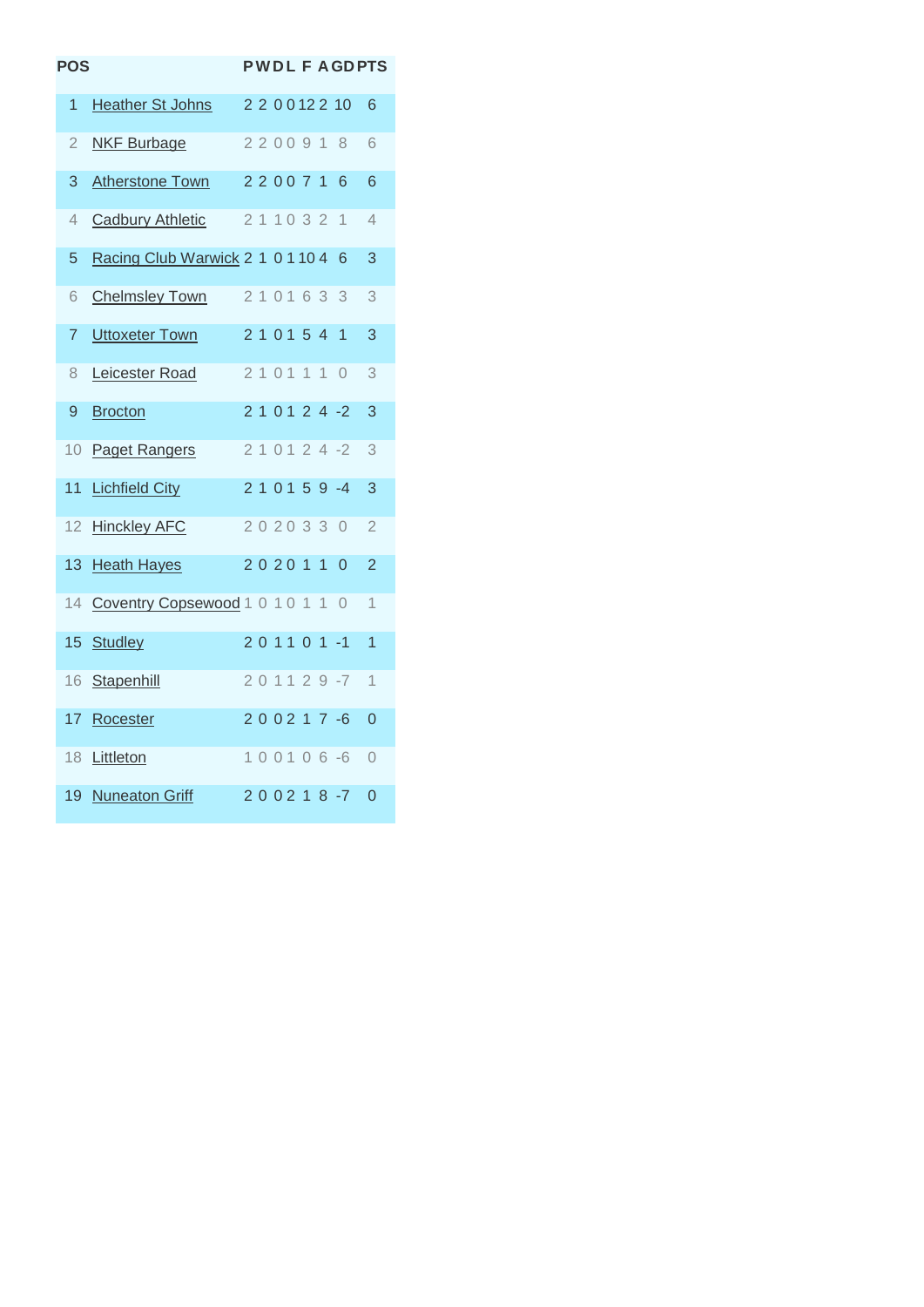# Leading Scorers

### **Premier Division**

| Joe Boachie           | Loughborough University | 2              |
|-----------------------|-------------------------|----------------|
| <b>Mark Danks</b>     | <b>Stourport Swifts</b> | 2              |
| <b>Steve Hart</b>     | Quorn                   | 2              |
| Jack Pearlman         | Lye Town                | 2              |
| Mitch Piggon          | Romulus                 | 2              |
| <b>Elliott Reeves</b> | <b>Ilkeston Town</b>    | 2              |
| Dan Scragg            | Wolverhampton SC        | 2              |
| Paul Sullivan         | Walsall Wood            | 2              |
| Jake Webb             | <b>AFC Wulfrunians</b>  | $\overline{2}$ |
| Ruben Wiggins-Thomas  | Long Eaton United       | 2              |
| <b>Division 1</b>     |                         |                |
| <b>Ben Mackey</b>     | Racing Club Warwick     | 5              |
| Simeon Cobourne       | <b>Heather St Johns</b> | 4              |
| John Atherton         | <b>Uttoxeter Town</b>   | 3              |
| <b>Trea Bertie</b>    | Racing Club Warwick     | 3              |
| Alex Naughton         | Atherstone Town         | 3              |
| <b>Jess Adcock</b>    | <b>NKF Burbage</b>      | 2              |
| <b>Odane Barnes</b>   | Cadbury Athletic        | 2              |
| Max Black             | Lichfield City          | 2              |
| Adam Keeley           | Chelmsley Town          | 2              |
| <b>Dominic Oliver</b> | <b>Chelmsley Town</b>   | 2              |
| Pele Orton            | <b>NKF Burbage</b>      | 2              |
| <b>Grant Ryan</b>     | <b>Hinckley AFC</b>     | 2              |
| <b>Tom Smith</b>      | <b>NKF Burbage</b>      | 2              |
| Liam Storer           | <b>NKF Burbage</b>      | 2              |
| Mitch Thomson         | Atherstone Town         | 2              |
| <b>Eddie Wilson</b>   | <b>Heather St Johns</b> | 2              |
| Michael Wright        | Heather St Johns        | 2              |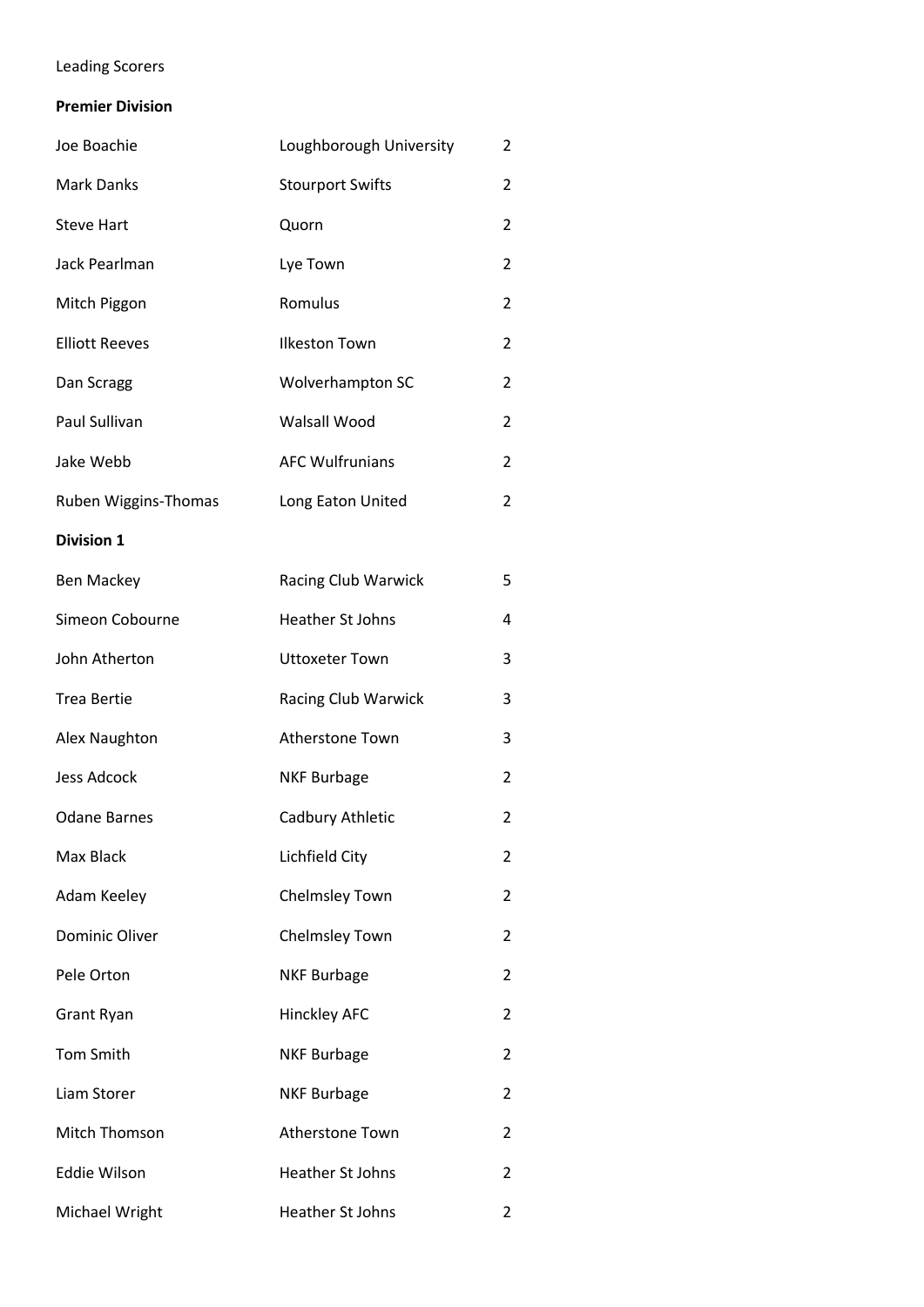#### Preview

# FA Cup

# **Atherstone Town** vs Hanley Town

Everything points to this being a tight game with Division 1 favourites Adders up against NWCL Step 5 Hanley Town. The Adders have started the season in confident mood and home advantage may just give them the edge.

# **Boldmere St Michaels** vs Malvern Town

The Mikes host West Midlands Regional League Malvern Town with their visitors expected to challenge for promotion this season. They started the season with an excellent 3-0 win over Pershore Town. The Mikes had a last gasp win over Worcester City on opening day and they will feel that they are capable of beating anyone at The Trevor Brown Memorial ground.

# **Coventry Sphinx** vs Whitchurch Alport

This promises to be one of the ties of the round with Sphinx hosting North West Counties Whitchurch Alport. Alport will be supported in large numbers at Sphinx Drive and they have a side with plenty of Step 4 and above experience. In last season's competition, they took an early lead at Walsall Wood before the home side ran out comfortable winners. Sphinx need to make home advantage count if they are to progress

# Ellesmere Rangers vs **Leicester Road**

Leicester Road have a long journey to the Shropshire Lakes to face NWCL1S Ellesmere. Ellesmere have lost their first two whilst Leicester Road picked up their first points in midweek at Studley. The Meresiders finished 6<sup>th</sup> in the WMRL last season and, on form, could provide tough opposition. Leicester Road are one of the favourites in Division 1 and they should have enough to make it through

# Haughmond vs **Wolverhampton Sporting Community**

Two clubs that swapped places in the summer meet at The Sports Village. Haughmond drew too many games in the MFL last season and that saw them finish in the bottom three. Wolves Sporting took all before them winning the WMRL by a mammoth 15 points. Sporting have gone through major changes in the summer but four points from their first two games has got their season up and running. If they are to progress, they may need a replay at Pride Park

# **Heather St John's** vs Kimberley Miners Welfare

Heather welcome East Midlands Counties League Kimberley to St John's Park in a game that promises plenty of goals. Last season's leading scorer Simeon Cobourne has scored 4 times in the opening two games with his side banging in 12 goals. Heather will undoubtedly be in the race for promotion this season. Kimberley have picked up 4 points in their opening two fixtures and after a top 6 finish last season, they too will be expected to challenge

# **Highgate United vs AFC Wulfrunians**

Two Premier Division sides go head to head at The Coppice. Both sides have seen managerial changes in the summer and both have made changes to the playing personnel. Highgate are being touted as one of the favourites for promotion while Wulfs have gone under the radar somewhat. Highgate will start as favourites to go through.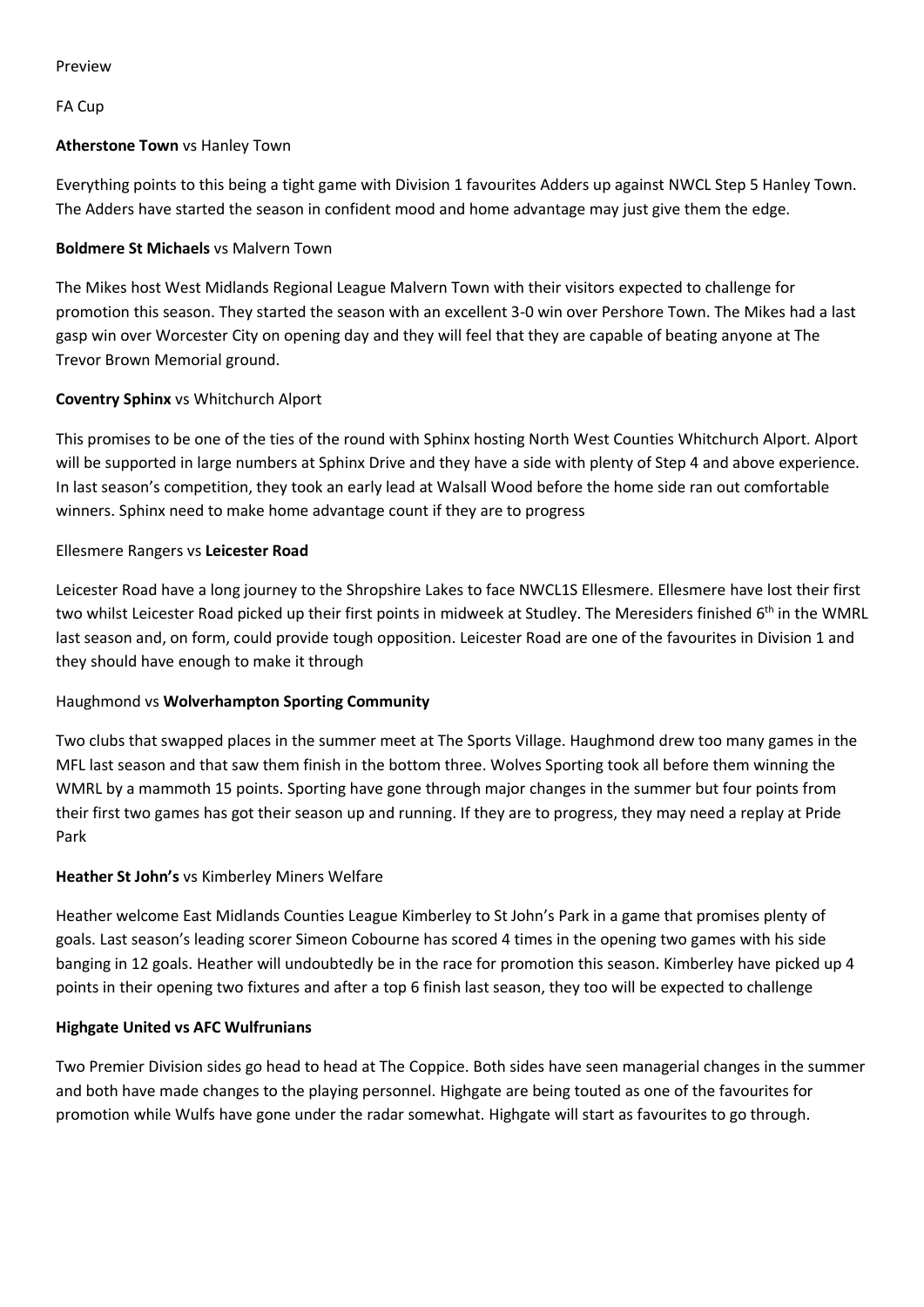#### **Hinckley AFC** vs Anstey Nomads

Hinckley welcome United Counties League Division 1 Anstey Nomads to The Welfare ground for their first FA Cup tie at their new ground. Anstey began the season with a 4-4 draw at home with Corey Armeni scoring twice. The Hinckley squad has undergone changes in the summer, but they will be expected to be challenging near the top. Expect a big crowd and a home win

#### **Long Eaton United** vs St Andrews

Long Eaton welcome UCL1 St Andrews to Grange Park after picking up one point from their first two games. The home side have added some serious firepower to their squad and they should have too much for Step 6 St Andrews who were beaten 3-1 at home in their opening fixture.

#### **Quorn** vs Belper United

Quorn host East Midlands Counties Belper United at Farley Way. Quorn have won one, lost one while Belper also lost 2-1 away to Graham Street Prims. Quorn have a strong looking squad and in Steve Hart they have a striker that scored 50 goals last season. Expect Quorn to be too strong on their own pitch

#### **Racing Club Warwick** vs Coleshill Town

What a match up! Step 6 RC Warwick up against Step 4 Coleshill Town, promoted from the MFL last season. The Colemen are yet to get their season under way while The Racers were surprisingly beaten at Lichfield City on opening day but bounced back with a 7-0 win in midweek. On paper, it should be comfortable progress for Coleshill, but The Racers are a side that score goals and there is a chance of an upset

Rainworth Miners Welfare vs **Dunkirk**

Last year's East Midlands Counties champions Dunkirk travel to meet one of last season's rivals. Both sides have picked up a point from their opening two games. These sides will know each other well and Dunkirk may need a replay to progress.

#### **Romulus vs Westfields**

Another matchup between Premier Division heavyweights. Romulus dropped down from Step 4 in the summer and they host their first FA Cup at The Vale Stadium. Westfields had an excellent cup run two seasons ago, making national news and generating significant income. Both of these sides have the quality to make inroads in the season's competition and it is hard to split them

#### Sleaford Town vs **South Normanton Athletic**

The Shiners face the long journey to Lincolnshire to tackle UCL Premier Division Sleaford. Sleaford have won one lost one this season but will prove a difficult proposition at their Eslaforde Park home. A late change in management has not aided South Normanton's preparation but a cup run could be just the morale boost they need. They will have to be on top of their game to get anything out of this one

#### **Sporting Khalsa** vs Tividale

A big Black Country derby with Sporting Khalsa welcoming WMRL runner up and favourites Tividale to the revamped Aspray Arena. Tividale started the season with a bang and it will be a shock if they are not promoted back to the MFL at the end of the season. Khalsa will not take them lightly and expect this to be a tight affair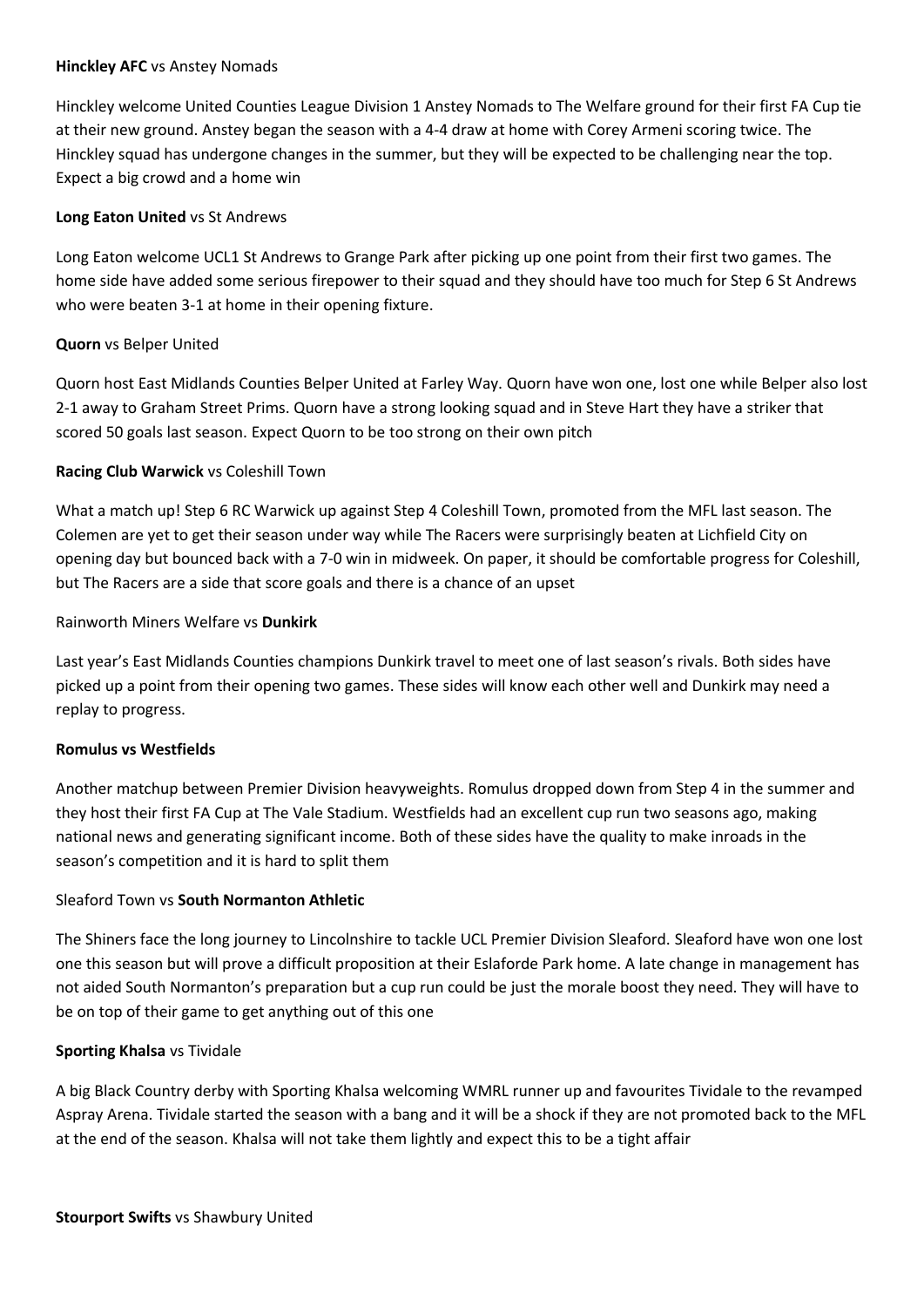Shawbury, relegated from the MFL last season, make a swift return to Walshes Meadow to face the new look Swifts. Stourport have a new manager and a new exciting team and they will be expected to go through against a Shawbury side who have seen a number of players move on.

# Teversal vs **Loughborough University**

The scholars travel to EMCL Teversal who started the season with a 6-goal victory and two platers, Matthew Wilkinson and Daniel Fletcher, scoring hat-tricks. Loughborough have picked up one point from their opening two games and they will need their more experienced players to stand up if they are to progress.

# **Walsall Wood vs Worcester City**

A tie probably both sides didn't want. Two of the favourites for promotion from the MFL meeting at Oak Park in what promises to be a cracker of a game. The Wood started the season with an excellent win over Romulus while City went down to a late winner at Boldmere. Both were beaten away from home in midweek and will be hoping for a good cup run. With proven goal scorers in both their ranks, this could go either way.

# Wednesfield vs **Rocester**

It has been all change at both clubs in the summer with new managers and new squads. WMRL Wednesfield saw manager Dean Gill and the majority of the squad move to league rivals Wolverhampton Casuals. Rocester were left with a couple of players at the end of last season and a new young squad has been put together for this campaign. Both sides suffered heavy defeats last weekend and will see the cup as a chance to get some much needed revenue and to gain a foothold for the season.

# Worksop Town vs **Shepshed Dynamo**

Shepshed were the FA Cup heroes last season eventually bowing out to Step 3 Nantwich Town. They travel to Sandy Lane to face NECL Worksop Town. The Tigers started the season with a fine away win at Goole Town and they will be roared on by a large, partisan crowd. Dynamo have the credentials and the squad to get through, but this could be a tough one.

# **Sunday 12th August**

# **Coventry United** vs Rugby Town

United welcome United Counties League Rugby Town to Butts Park Arena. Rugby moved sideways to the UCL in the summer and under former Stratford manager Carl Adams have revamped their squad completely. They started positively with Danico Johnson scoring a hat-trick in a 4-0 win. United have started with two wins and the strike pairing of Curvin Ellis and Shaquille MacDonald promises much. A big crowd, a great atmosphere and a possible replay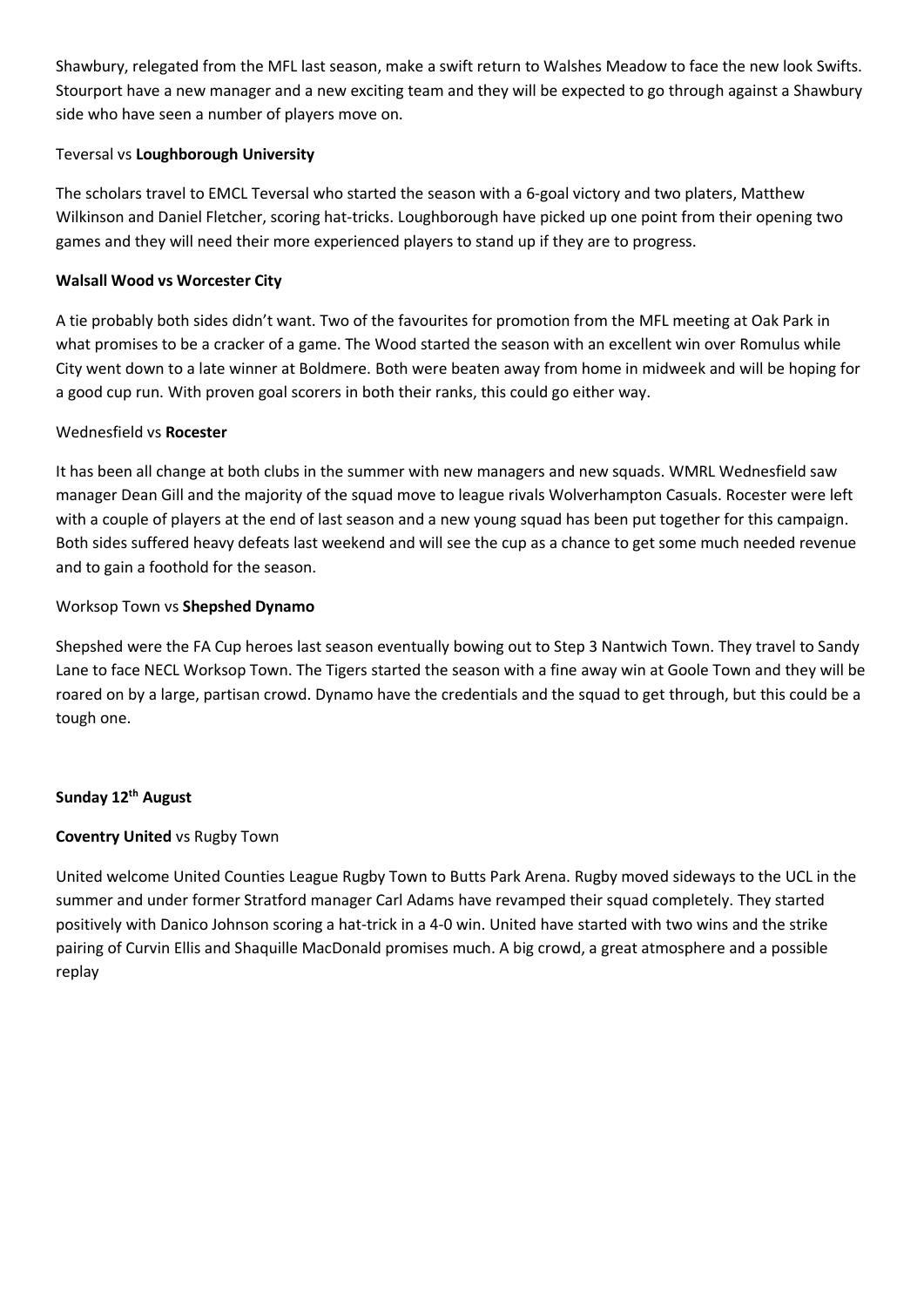#### Premier Division

As the only two Premier Division sides not in FA Cup action, newly promoted Ilkeston Town welcome Lye Town to The New Manor Ground. Both sides have scored 6 goals this season with the Robins winning both of their games 3-2. A win for either side would see them top the league at this early stage

All midweek games are subject to there being no FA Cup replays

| <b>TUESDAY 14th AUGUST 2018</b>   |   |                             |
|-----------------------------------|---|-----------------------------|
| <b>Coventry Sphinx</b>            | v | Lye Town                    |
| <b>Dunkirk</b>                    | v | <b>Boldmere St Michaels</b> |
| <b>Ilkeston Town</b>              | v | Long Eaton United           |
| Loughborough University           | v | South Normanton Athletic    |
| Shepshed Dynamo                   | v | Walsall Wood                |
| Sporting Khalsa                   | v | <b>Stourport Swifts</b>     |
| Wolverhampton S C                 | v | A F C Wulfrunians           |
|                                   |   |                             |
| <b>WEDNESDAY 15th AUGUST 2018</b> |   |                             |
| <b>PREMIER DIVISION</b>           |   |                             |
| <b>Highgate United</b>            | v | Westfields                  |
| <b>Worcester City</b>             | v | Quorn                       |

#### **Division 1**

**NKF Burbage** have started the season with two wins and they can go clear at the top if they can make it three on the trot at **Heath Hayes**. **Cadbury Athletic** have picked up 4 points from their two opening fixtures and they face **Stapenhill** who will want to bounce back from a 7 goal defeat in midweek. **Uttoxeter Town** meet **Brocton** in a Staffordshire derby at Oldfields and with both sides picking up their first victories in midweek, this should be an interesting tussle. **Lichfield City** had a night to forget at **Heather St Johns** in midweek and they travel to **Littleton** who also conceded 6 away from home on the opening day. **Chelmsley Town** had an excellent 6 goal victory at home on opening day and will hope to emulate the performance when **Paget Rangers** visit Pack Meadow. **Studley** were undone by a last-minute goal in midweek and they welcome **Coventry Copsewood** to The Beehive.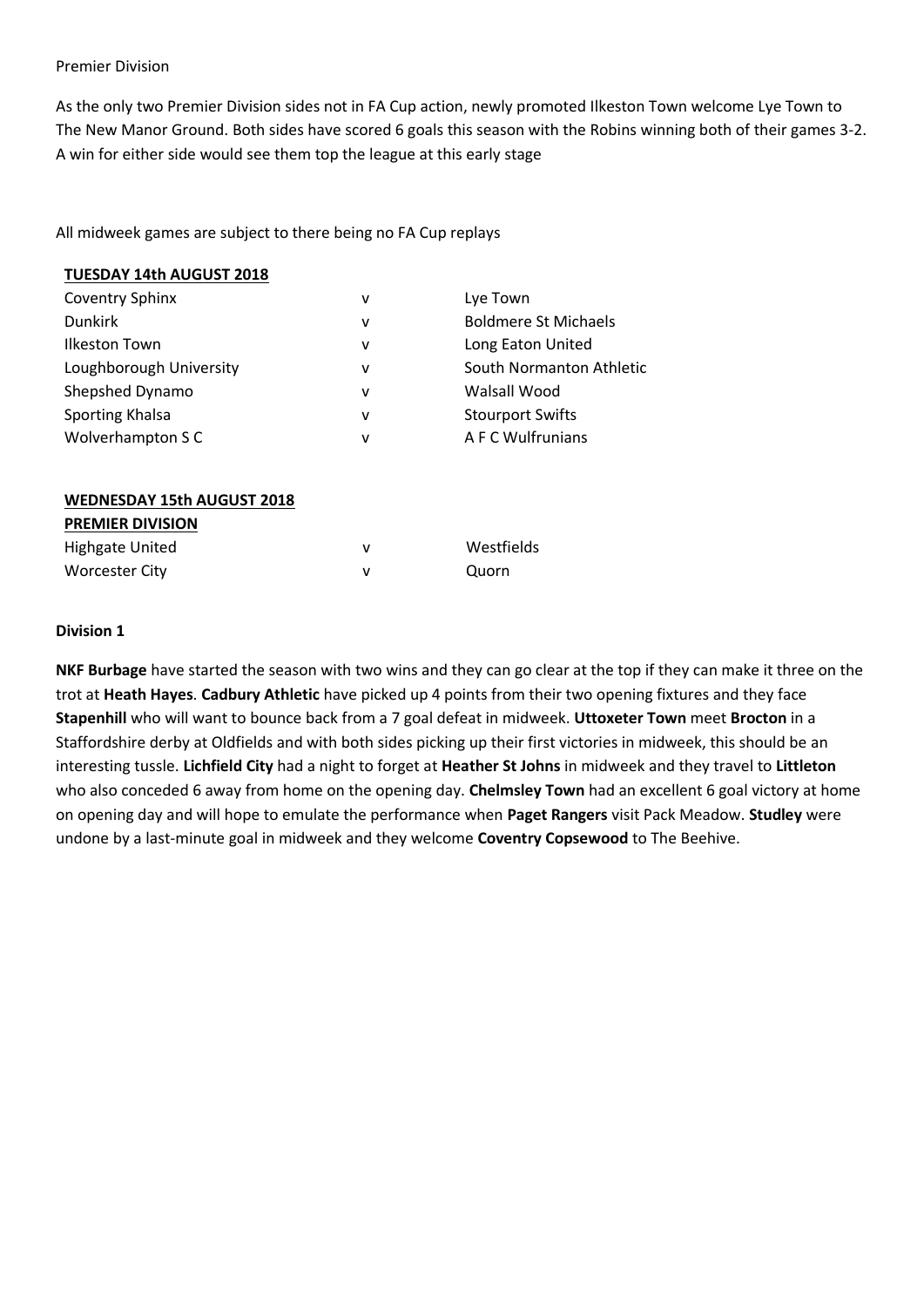#### **Division 2**

**Barnt Green Spartak** finished in mid-table last season and with strikers Dominic Strevens and Reuel Prescod in tandem, they should not be short of goals. They have a new home base this season as they move to Earlswood Town from The Coppice

**Boldmere Sports & Social Falcons** had a remarkable run last season to finish 2<sup>nd</sup> in Division 3 to gain promotion. The goals of Reece Gibson were crucial and if the young striker can find his shooting boots again this season, Falcons could be in for another good year

**Bolehall Swifts** suffered relegation last season conceding 143 league goals. They will be hoping that they can arrest their slide and start to rebuild towards Step 6 football as their Division 2 campaign gets underway

**Coton Green** finished 12th last season and will be expected to be battling more towards the top of the table this campaign. Their squad looks strong and performances in pre-season indicate that they will be a threat

**Coventry Alvis** had a season to forget last year finishing bottom of Division 1 with a negative goal difference of 148. They have a new look squad laced with players from the highly successful Coventry United Under 21 side. Everything points to a positive season

**Earlswood Town** finished in the lower reaches last season but early indications are that they will be a far stronger outfit this season. The new signings should give them more of a threat up front, goalscoring being their main issue last year

**FC Stratford** were promoted from Division 3 in 3<sup>rd</sup> place and they have seen one of their former players make his debut in the EFL already this season with Dylan Parker featuring for Walsall FC. They have a fine record in producing young players and this season should be no exception

**Fairfield Villa** finished in the top half of the table last season and look to be one of the teams to watch. The introduction of a reserve side, with Bromsgrove Sporting reserves moving to Fairfield, can only improve their chances. Should be a memorable season at The Recreation ground

**Feckenham** finished 4<sup>th</sup> last season and should be a challenging again. They have added to the squad and James Gifford from FC Stratford, will undoubtedly catch the eye. Won't be far away at the end

**GNP Sports** introduced themselves to the MFL by running away with the Division 3 title. A win in pre-season over Walsall Wood has set tongues wagging and they will start as one of the favourites for the title. The signing of former Montpellier and Rugby Town forward Stuart Hendrie promises goals aplenty.

Hampton finished in a creditable 5<sup>th</sup> place last season and, despite some challenging results in pre-season, they can look forward to another positive campaign. The Seivwright brothers could hold the key to whether they will be challenging for promotion

**Knowle** had a disappointing season last time out finishing in 11th place. Their squad has been revamped with a number of players arriving with proven credentials at this level. Watch out for Tyron Smith and Curtis Thomas who have joined the club from Smithswood Firs. Could be challenging for promotion

**Lane Head** are the renamed Bloxwich Town and they finished second bottom last season, only avoiding relegation due to the resignation of Montpellier. On their day last season, they were a match for most sides and a lot will depend on the youngsters coming through

**Moors Academy** have a new home, The Trevor Brown Memorial ground, home of Boldmere St Michaels. Pre-season has seen some superb results, not least a 4-0 win over Premier Division Quorn. With the resources at their disposal, it would be shock if Moors are not challenging for promotion this season